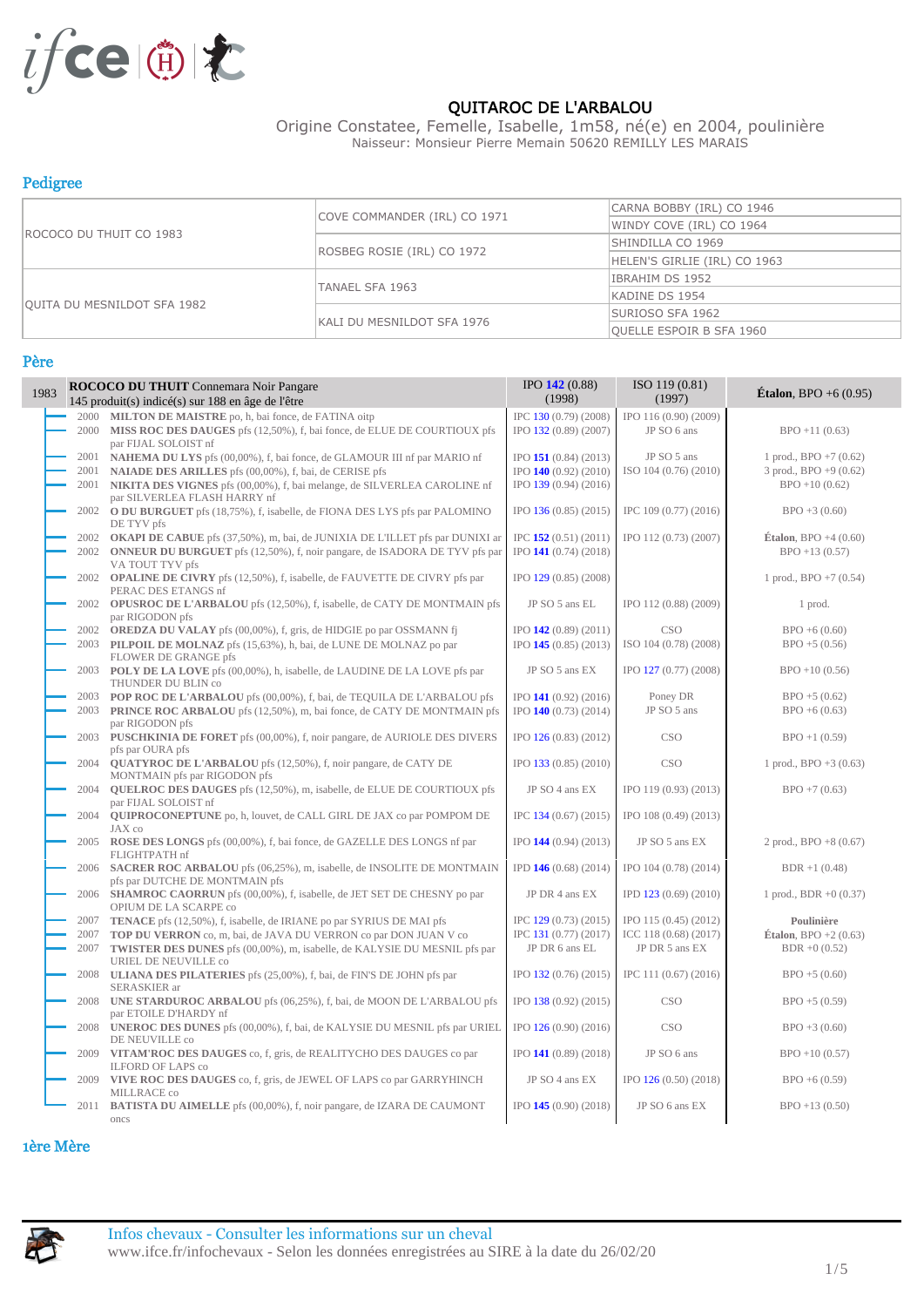| 1982 | QUITA DU MESNILDOT selle francais section a, alezan par TANAEL<br>selle francais section a par IBRAHIM demi sang<br>Naisseur principal: MONSIEUR EUGENE HERVIEU 50340<br><b>BENOITVILLE</b>                                                                                  | ISO 119 (1991)                                               | Mod All               | 6 prod.                    |
|------|------------------------------------------------------------------------------------------------------------------------------------------------------------------------------------------------------------------------------------------------------------------------------|--------------------------------------------------------------|-----------------------|----------------------------|
|      | 6 produits enregistrés :                                                                                                                                                                                                                                                     |                                                              |                       |                            |
|      | 1996 ILOA DU MESNILDOT sfa, f, bai par TARZAN MOUSSURE sfa par HIDALGO DE<br>RIOU sfa                                                                                                                                                                                        | Mod All                                                      |                       |                            |
|      | <b>KENZO DU MESNILDOT</b> sfa, m, alezan par SI TU VIENS sfa par URIEL sfa<br>1998<br>1999<br><b>LINE DU MESNILDOT</b> sfa, f, alezan par TYPE D'ELLE sfa par NARCOS II sfa<br>2010 ARISCO D'ARAGON sf, h, alezan melange par NO NAME DE SIVA sfa par<br><b>CUMANO</b> holst | <b>CSO</b><br>ISO 101 (0.77) (2012)<br>ISO 110 (0.84) (2019) | CCE                   | 2 prod.<br>$BSO + 6(0.58)$ |
|      | 2011 BASILIC D'ARAGON sf, m, alezan fonce par NO NAME DE SIVA sfa par<br><b>CUMANO</b> holst                                                                                                                                                                                 | ISO 122 (0.93) (2019)                                        |                       | $BSO + 9(0.58)$            |
|      | NANA DU MESNILDOT sfa, f, alezan par GRENAT DE GREZ sfa par SAPHIR ROUGE<br>2001<br>II sfa                                                                                                                                                                                   | Mod All                                                      |                       | 6 prod.                    |
|      | 2005 ROYAL DU MESNILDOT sfa, h, bai par VERT ET ROUGE sfa par<br>JALISCO B sfa                                                                                                                                                                                               | ISO 122 (0.94) (2011)                                        | <b>CCE</b>            |                            |
|      | 2006 SARCO DU MESNILDOT sfa, h, bai par VERT ET ROUGE sfa par<br>JALISCO B sfa                                                                                                                                                                                               | ISO 123 (0.94) (2019)                                        | ICC 100 (0.24) (2017) |                            |
|      | 2007 <b>TOSCANE DU MESNILDOT</b> sfa, f, bai par VERT ET ROUGE sfa par<br>JALISCO B sfa<br>2019 JAGUAR DE LENO sf, m, alezan par DANTURO MANCIAIS sf                                                                                                                         | ISO 104 (0.53) (2019)                                        | Mod All               | 1 prod.                    |
|      | par CANTURO holst<br>2011 BETTY DU MESNILDOT sf, f, bai par VERT ET ROUGE sfa par JALISCO                                                                                                                                                                                    | ISO 120 (0.94) (2018)                                        | Mod All               | 1 prod.                    |
|      | B sfa<br>2015 FLORA DU MESNILDOT sf, f, bai melange par NARTAGO sfa<br>par CARTHAGO holst                                                                                                                                                                                    | ISO 109 (0.80) (2019)                                        | JC SO 4 ans           | 2 prod.                    |
|      | 2012 CARLA DU MESNILDOT sf, f, alezan par DJALISCO DU GUET sfa par<br>JALISCO B sfa                                                                                                                                                                                          | CSO                                                          | Mod All               | 1 prod.                    |
|      | 2016 GIULIA DU MESNILDOT sf, f, alezan par UP TO YOU sfa par<br><b>CALVARO</b> holst                                                                                                                                                                                         |                                                              |                       | $BSO + 11(0.33)$           |
|      | 2013 DOCILE DU MESNILDOT sf, f, bai par DJALISCO DU GUET sfa par<br>JALISCO B sfa<br>2017 HOLLY DU MESNILDOT sf, f, bai par ASCOT DES IFS sf par                                                                                                                             |                                                              |                       | 1 prod.                    |
|      | <b>OUICK STAR sfa</b><br>2002 OLIDA DU MESNILDOT sfa, f, alezan par GRENAT DE GREZ sfa par SAPHIR<br>ROUGE II sfa                                                                                                                                                            | JC SO 4 ans EX                                               | ISO 124 (0.74) (2006) | 7 prod.                    |
|      | 2011 BENCO DU MESNILDOT sf, h, bai par DJALISCO DU GUET sfa par<br>JALISCO B sfa                                                                                                                                                                                             | ISO 114 (0.68) (2019)                                        | Mod All               |                            |
|      | 2012 CANAIL DU MESNILDOT sf, h, alezan par MESSIRE ARDENT sfa par<br><b>APACHE D'ADRIERS</b> sfa                                                                                                                                                                             | ISO 122 (0.86) (2017)                                        | JC SO 5 ans           |                            |
|      | 2013 DOCKI DU MESNILDOT sf, m, alezan par VIGO CECE sf par QUAPRICE<br><b>BOIMARGOT QUINCY holst</b>                                                                                                                                                                         | ISO 125 (0.54) (2019)                                        | JC SO 4 ans           | $BSO + 18(0.57)$           |
|      | 2017 HOMERE DU MESNILDOT sf, m, alezan par CROC LULU D'AUBIGNY sf<br>par BALOUBET DU ROUET sfa                                                                                                                                                                               |                                                              |                       |                            |
|      | 2018 <b>IDOL DU MESNILDOT</b> sf, m, alezan par KAPITOL D'ARGONNE sfa par<br><b>APACHE D'ADRIERS</b> sfa                                                                                                                                                                     |                                                              |                       | $BSO + 14(0.38)$           |
|      | 2019 JASMINE DU MESNILDOT sf, f, bai par NARTAGO sfa par CARTHAGO<br>holst                                                                                                                                                                                                   |                                                              |                       | $BSO + 14(0.40)$           |
|      | 2019 JASPER DU MESNILDOT sf, m, alezan par ASCOTT DES VAUX sf par<br>DIAMANT DE SEMILLY sfa                                                                                                                                                                                  |                                                              |                       | $BSO + 17(0.31)$           |
|      | 2004 <b>QUITAROC DE L'ARBALOU</b> oc (voir ci-dessus)                                                                                                                                                                                                                        | <b>CSO</b>                                                   |                       | 4 prod., $BPO + 7(0.39)$   |

| 1976 <b>KALI DU MESNILDOT</b> selle francais section a, bai par SURIOSO selle<br>francais section a par FURIOSO pur sang<br>Naisseur principal: MONSIEUR ALPHONSE HERVIEU 50620 PONT<br><b>HEBERT</b>                                 | <b>CSO</b>                          | <b>Mod All</b>           | 12 prod.                  |
|---------------------------------------------------------------------------------------------------------------------------------------------------------------------------------------------------------------------------------------|-------------------------------------|--------------------------|---------------------------|
| 12 produits enregistrés :                                                                                                                                                                                                             |                                     |                          |                           |
| 1982 <b>OUITA DU MESNILDOT</b> sfa (voir ci-dessus)<br>1983 RAY DU MESNILDOT sfa, h, alezan melange par FEU SACRE sfa par<br>MERSEBOURG sfa                                                                                           | ISO 119 (1991)                      | Mod All                  | 6 prod.                   |
| 1985 TITIA DE LAPLANCHE sfa, f, alezan brule par FEU SACRE sfa par MERSEBOURG<br>sfa                                                                                                                                                  | ISO 113 (1989)                      | $JC$ SO 4 ans            | 13 prod.                  |
| 1990 CYRANO DELAPLANCHE sfa, h, alezan par SIRE DU MAYNE sfa par<br><b>GALOUBET A sfa</b>                                                                                                                                             | ISO 113 (1994)                      | $JC$ SO 4 ans            |                           |
| 1991 DUC DE LAPLANCHE sfa, h, alezan par TALENT PLATIERE sfa par<br><b>GALANT DE LA COUR sfa</b>                                                                                                                                      | ISO 109 (1995)                      | Mod All                  |                           |
| 1992 ERMINE DELAPLANCHE sfa, f, alezan par TIMORRAK DES ISLES sfa par<br><b>DOUBLE ESPOIR</b> sfa<br>2005 ROSEE DE SAINT SE sfa, f, alezan par GABYSCION sfa par                                                                      | ISO 123 (0.92) (2002)               | Mod All                  | 4 prod.                   |
| ROSIRE sfa<br>2006<br><b>SOLIDOR DE SAINT SE</b> sfa, h, alezan brule par GABYSCION sfa<br>par ROSIRE sfa                                                                                                                             | <b>CSO</b>                          |                          |                           |
| 2008 URUGUAY MORINIERE sfa, h, bai par QREDO DE PAULSTRA<br>sfa par GALOUBET A sfa<br>2010 ANGELO MORINIERE sf, h, bai par JENNY DE LA CENSE sfa par<br>DANDY DU PLAPE sfa                                                            | <b>CSO</b>                          | <b>DR</b>                |                           |
| 1993 FANFANRON sfa, h, alezan par TAMS DU PLESSIS sfa par MICKO<br>PLATIERE sfa                                                                                                                                                       | ISO 101 (0.83) (1998)               | <b>DR</b>                |                           |
| 1994 GAVROCHE D'HENOVIS sfa, h, alezan par BEAU REVE PLATIERE sfa<br>par GRAND VENEUR sfa                                                                                                                                             | IDR 106 (0.62) (2014)               | ISO 100 (0.85) (1999)    |                           |
| 1995 HESTIA D'HENOVIS sfa, f, alezan par PAPYRUS DE CHIVRE sfa par<br><b>BENROY</b> ps                                                                                                                                                | ISO 113 (0.87) (2004)               | <b>CCE</b>               |                           |
| 1996 INTREPIDE D'HENOVIS sfa, h, bai par KING'S ROAD ps par CADMUS ps<br>1997 JERIKA D'HENOVIS sfa, f, noir pangare par LAEKEN sfa par MEXICO sfa<br>2006 SICILIO DES TANCREDE sfb, m, gris par LUCKY BOY sesf par<br>LAVALL II holst | ICC $120(0.76)(2005)$<br><b>CCE</b> | <b>CSO</b><br><b>CSO</b> | $BCC +4(0.39)$<br>2 prod. |
| <b>TRESOR DES TANCREDE</b> sfa, h, alezan par JAGUAR MAIL sfa<br>2007<br>par HAND IN GLOVE ps                                                                                                                                         | <b>CSO</b>                          |                          |                           |

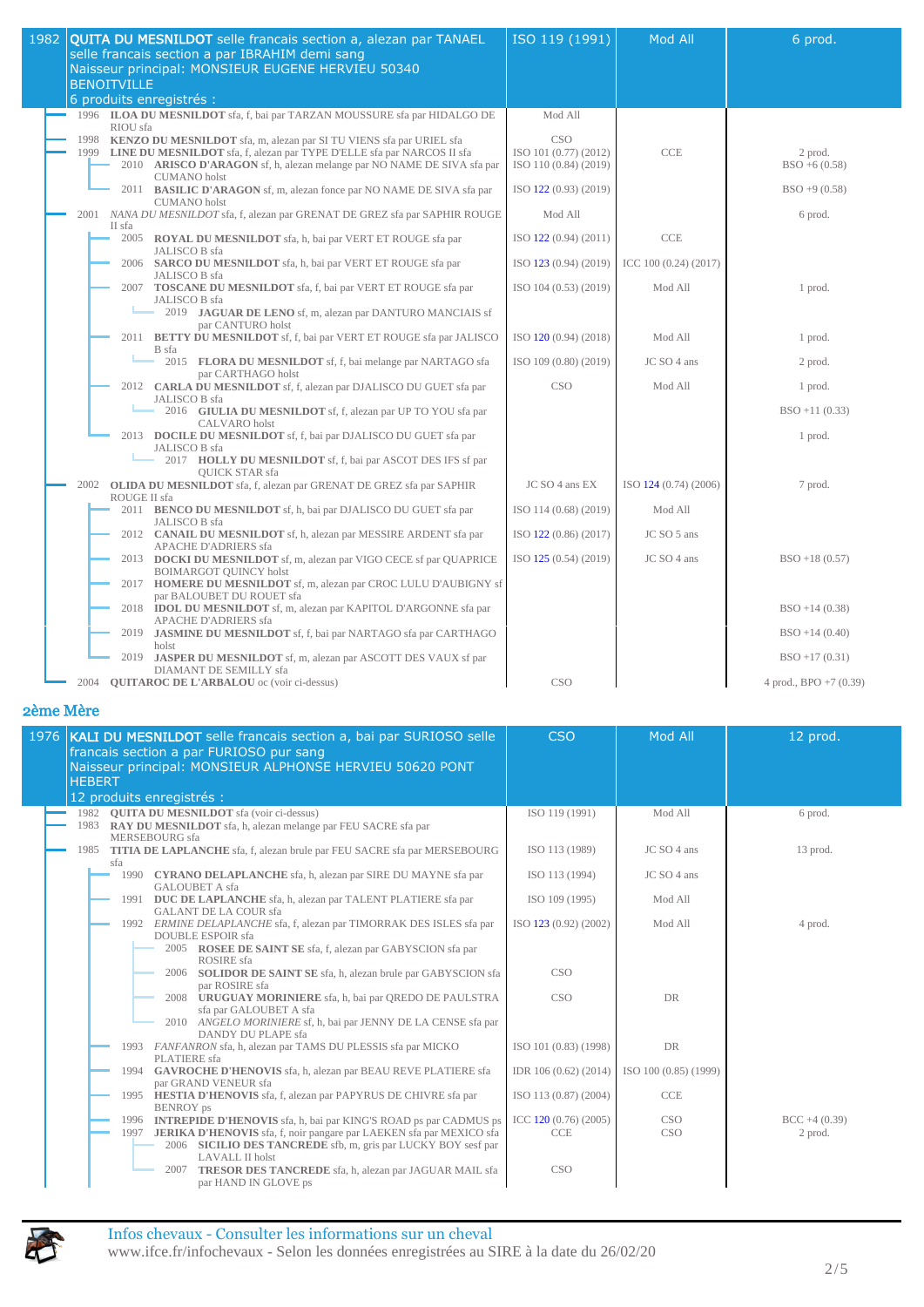|              |                                       | 1998 <b>KARAMEL D'HENOVIS</b> sfa, m, alezan par CAPRICE D'ELLE II sfa par                                                                                                                                                                                                                                    |                                                |                       |                        |
|--------------|---------------------------------------|---------------------------------------------------------------------------------------------------------------------------------------------------------------------------------------------------------------------------------------------------------------------------------------------------------------|------------------------------------------------|-----------------------|------------------------|
|              |                                       | <b>SCHERIF D'ELLE sfa</b><br>1999 LOOPING D'HENOVIS sfa, h, alezan par BAYARD D'ELLE sfa par DOUBLE<br>ESPOIR sfa                                                                                                                                                                                             | ICC 127 (0.80) (2008)                          | ${\rm DR}$            |                        |
|              |                                       | 2000 MISTRAL D'HENOVIS sfa, m, alezan par GRENAT DE GREZ sfa par<br>SAPHIR ROUGE II sfa                                                                                                                                                                                                                       | CSO                                            | Mod All               |                        |
|              |                                       | 2002 OUFA D'HENOVIS sfa, f, alezan par QUABRI DE LALEU sfa par<br><b>GALOUBET A sfa</b>                                                                                                                                                                                                                       |                                                |                       | 1 prod.                |
|              |                                       | 2008 <b>UPSIDE DES TANCREDE</b> cs, m, gris par CAP KENNEDY holst<br>par CASSINI II holst                                                                                                                                                                                                                     | CCE                                            | DR                    |                        |
|              |                                       | 2005 RAYIA DES TANCREDE sfa, f, alezan par HURLEVENT DE BREKA sfa par<br><b>OUIDAM DE REVEL sfa</b>                                                                                                                                                                                                           | CSO                                            |                       | Poulinière             |
|              |                                       | 1986 UNIC DU MESNILDOT sfa, m, bai par FEU SACRE sfa par MERSEBOURG sfa<br>1987 VENUS DU MESNILDOT sfa, f, alezan par PRINCE D'ELLE sfa par CANAPVILLE ps<br>1994 GANDHARA DAY sfa, f, bai par LOIC IV sfa par DIGNE ESPOIR sfa<br>1988 AS DU MESNILDOT II sfa, m, noir pangare par PAPYRUS DE CHIVRE sfa par | ISO 121 (1992)<br><b>CSO</b>                   | Mod All<br>Mod All    | 1 prod.<br>Poulinière  |
| 1989         | <b>BENROY</b> ps<br><b>VENEUR</b> sfa | <b>BELLE MESNILDOT</b> sfa, f, bai fonce par PAPYRUS DE CHIVRE sfa par BENROY ps<br>1990 CUBA DU MESNILDOT sfa, m, bai fonce par SAPHIR D'ELLE sfa par GRAND                                                                                                                                                  | ISO 120 (0.81) (1998)<br>ISO 114 (0.90) (1997) | Mod All               | Poulinière             |
| 1991<br>1992 |                                       | <b>DIANE DU MESNILDOT</b> sfa, f, bai par ATTILA III sfa par JALISCO B sfa<br><b>EMIR DU MESNILDOT</b> sfa, h, bai par UROUS sfa par ELF III sfa                                                                                                                                                              | Mod All                                        |                       |                        |
| 1993<br>1994 |                                       | FILLY DU MESNILDOT sfa, f, bai par KAYACK sfa par RAKOSI ps<br>GENIE DU MESNILDOT sfa, f, bai par KAYACK sfa par RAKOSI ps                                                                                                                                                                                    | ISO 100 (0.80) (1999)<br>Mod All               |                       | Poulinière<br>11 prod. |
|              |                                       | 2000 MANON DU MESNILDOT sfa, f, alezan par GRENAT DE GREZ sfa par<br>SAPHIR ROUGE II sfa                                                                                                                                                                                                                      | ISO 134 (0.91) (2010)                          | JC SO 5 ans           |                        |
|              |                                       | 2002 O'GREZ DE L'ARBALOU sfa, h, alezan par GRENAT DE GREZ sfa par<br>SAPHIR ROUGE II sfa<br>PERLE DE L'ARBALOU sfa, f, bai par ROSIRE sfa par URIEL sfa                                                                                                                                                      | <b>CSO</b><br><b>CSO</b>                       |                       |                        |
|              | 2003<br>2004                          | QALLGIRL DE L'ARBALOU sfa, f, bai fonce par EYKEN DES FONTENIS sfa<br>par QUIDAM DE REVEL sfa                                                                                                                                                                                                                 |                                                |                       |                        |
|              |                                       | 2005 ROXANE DE L'ARBALOU sfa, f, bai par GRAIN DE VOLTAIRE sfa par<br><b>VOLTAIRE</b> han                                                                                                                                                                                                                     | <b>CSO</b>                                     |                       | 2 prod.                |
|              |                                       | 2013 DOLCE DE L'ARBALOU sf, f, bai par NEWTON DE KREISKER<br>sfa par DIAMANT DE SEMILLY sfa                                                                                                                                                                                                                   | <b>CSO</b>                                     |                       |                        |
|              |                                       | 2014 ELDORADO DE L'ARBALOU sf, m, bai par NEWTON DE<br>KREISKER sfa par DIAMANT DE SEMILLY sfa                                                                                                                                                                                                                | <b>CSO</b>                                     |                       |                        |
|              | 2009<br>2010                          | VERTIGO ROC ARBALOU oc, m, noir par ROCOCO DU THUIT co par<br>COVE COMMANDER co<br>ALIASROC DE L'ARBALOU oc, f, noir pangare par ROCOCO DU THUIT                                                                                                                                                              | ISO 100 (0.92) (2018)                          | Poney SO              |                        |
|              | 2011                                  | co par COVE COMMANDER co<br><b>BIMBOROC DE L'ARBALOU</b> oc, f, isabelle par ROCOCO DU THUIT co                                                                                                                                                                                                               |                                                |                       |                        |
|              |                                       | par COVE COMMANDER co<br>2013 DIEGO TOPGUN ARBALOU sf, m, bai par TOP GUN SEMILLY sfa par                                                                                                                                                                                                                     | ISO 120 (0.82) (2019)                          | ICC 103 (0.33) (2018) |                        |
|              |                                       | <b>QUAPRICE BOIMARGOT QUINCY holst</b><br>2014 ELVIRA DE L'ARBALOU sf, f, bai par TOP GUN SEMILLY sfa par                                                                                                                                                                                                     | <b>CSO</b>                                     |                       |                        |
|              |                                       | <b>OUAPRICE BOIMARGOT OUINCY holst</b><br>2017 <b>HAPPY DU MESNILDOT</b> sf, f, bai fonce par LAUTERBACH old par<br><b>LANDOR S old</b>                                                                                                                                                                       |                                                |                       | Poulinière             |

| 1960   QUELLE ESPOIR B selle francais section a, alezan par PLEIN<br>D'ESPOIRS demi sang par ORANGE PEEL pur sang<br>Naisseur principal: M. ALPHONSE HERVIEU<br>7 produits enregistrés :                                                                        |                                                |                              | 7 prod.                                     |
|-----------------------------------------------------------------------------------------------------------------------------------------------------------------------------------------------------------------------------------------------------------------|------------------------------------------------|------------------------------|---------------------------------------------|
| 1970 ESPERANZA I sfa, f, alezan par SURIOSO sfa par FURIOSO ps<br>1971 FRANCILIA sfa, f, alezan par FRANCILIUS ps par PHILIUS ps<br>1981 PHILIA sfa, f, alezan par CYRUS sfa par TAQUIN sfa<br>1986 ULA OUP LINIERES sfa, f, bai par OEILLET D'INDE sfa par ELF | ISO 129 (1974)<br>Mod All<br>Mod All           | JC SO 4 ans                  | Poulinière<br>2 prod.<br>2 prod.<br>1 prod. |
| III sfa<br>1987 VAHINE DE LINIERE sfa, f, alezan par OEILLET D'INDE sfa par<br>$ELEIII$ sfa                                                                                                                                                                     | Mod All                                        |                              | 1 prod.                                     |
| 1982 QUANT A LUI sfa, m, alezan par HEPSAON DU MONTOIS sfa par<br>ARLEQUIN sfa                                                                                                                                                                                  | Mod All                                        |                              |                                             |
| <b>HISTOIRE DE RIRE</b> sfa, f, alezan fonce par ROLNITZ ps par LE TYROL ps<br>1973<br>1977 LUCKY-LUCKE sfa, m, alezan par ECUSSON sfa par ULTRA SON sfa<br>1981 PRINCE DE FLAYAT sfa, h, noir pangare par KAMI aa par WINDY aa                                 | Mod All                                        |                              | 9 prod.                                     |
| 1982 OUENELLE DE FLAYAT sfa, f, alezan par JUMBO DU PONCEL sfa par<br><b>UKASE</b> sfa                                                                                                                                                                          | ISO 109 (1990)                                 | Mod All                      | 5 prod.                                     |
| 1988 AKITA VIENNOISE sfa, f, alezan par LOVENIK ps par<br>SPOUTNIK ps<br>1993 FAUST VIENNOIS sfa, m, alezan par JABAD sfa par SURIOSO DE<br>VER sfa                                                                                                             | <b>CSO</b>                                     | Mod All                      | Poulinière                                  |
| 1994 GAIA VIENNOISE sfa, f, bai par ARPEGE DEPAULSTRA sfa par<br><b>LAEKEN</b> sfa                                                                                                                                                                              | <b>CSO</b>                                     |                              | 1 prod.                                     |
| 2003 PHEBUS VIENNOIS sfa, h, bai par SARASTRO ac par NIGHTKO<br>sf.                                                                                                                                                                                             | ISO 101 (0.72) (2017)                          | <b>CCE</b>                   |                                             |
| 2004 QUETAL VIENNOISE sfa, f, alezan par FRENCH CANCAN sfa<br>par OUIDAM DE REVEL sfa<br>1983<br>REINE DE FLAYAT sfa, f, alezan par GERANIUM sfa par BEAUSEJOUR                                                                                                 | ISO 116 (0.76) (2008)                          | JC SO 4 ans                  | 2 prod.                                     |
| sfa<br>TYROL DE FLAYAT sfa, h, alezan par PRINCE IG'OR aa par ABIDJAN aa<br>1985<br>VEDETTE DE FLAYAT sfa, f, alezan par PRINCE IG'OR aa par ABIDJAN<br>1987<br>aa                                                                                              | <b>DR</b><br>ICC 124 (0.70) (1998)             | <b>CSO</b><br>ISO 112 (1995) | Poulinière                                  |
| 1988 ASSUREUSE DE FLAYA sfa, f, alezan par QUIDAM NORMAND sfa par<br>CADMUS ps                                                                                                                                                                                  | Mod All                                        | <b>CSO</b>                   | Poulinière                                  |
| 1990 CASTOR DE FLAYAT sfa, h, alezan par QUIDAM NORMAND sfa par<br>CADMUS ps                                                                                                                                                                                    | <b>CCE</b>                                     | CSO <sup>.</sup>             |                                             |
| DAMAS DE FLAYAT sfa, h, alezan par QUIDAM NORMAND sfa par<br>1991<br>CADMUS ps                                                                                                                                                                                  | ISO 104 (1996)                                 | DR                           |                                             |
| <b>ISABELLA</b> sfa, f, gris par LARGNY ps par LA VARENDE ps<br>1974<br>1980 OMIGA sfa, f, gris par BEAU MANOIR sfa par HERQUEMOULIN sfa<br>1988 AMOS III sfa, h, gris par BEGON ar par BAJ ar                                                                  | Mod All<br><b>CSO</b><br>IPO 101 (0.29) (1998) | Mod All                      | 12 prod.<br>3 prod.                         |

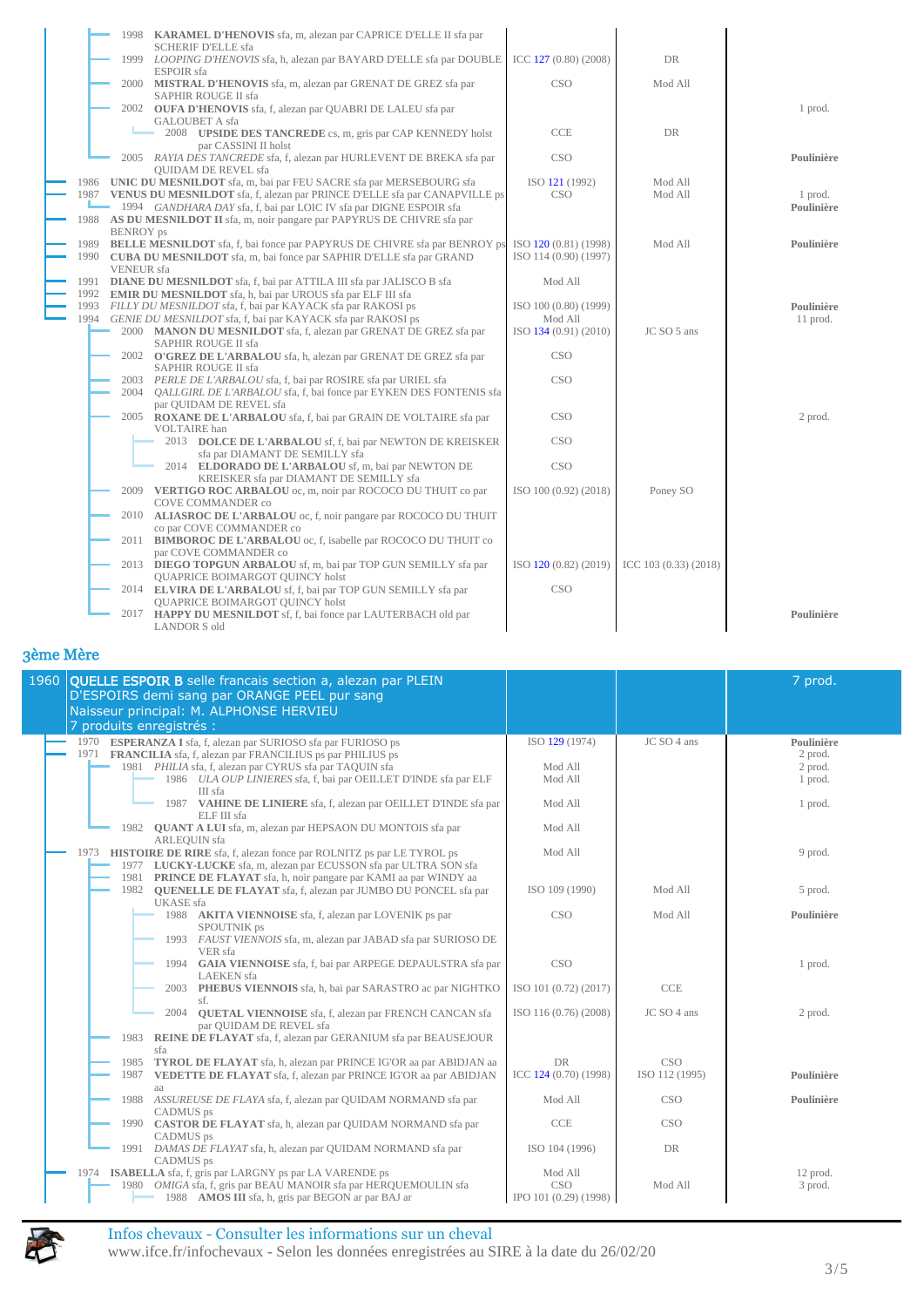| 1991 DIABLEUR III sfa, m, gris par BALADIN DE PIBOUL ar par                                                                         |                       |                       |                        |
|-------------------------------------------------------------------------------------------------------------------------------------|-----------------------|-----------------------|------------------------|
| DJOURMAN ar<br>1993 FORGET ME NOT IV sfa, f, gris par BALADIN DE PIBOUL ar<br>par DJOURMAN ar                                       |                       |                       |                        |
| 1981 PIVOINE DU HOMMET sfa, f, gris par IRAK E sfa par UKASE sfa                                                                    | Mod All               |                       | 1 prod.                |
| 1986 URVILLE II sfa, h, gris par OSPIDE sfa par POT D'OR ps<br>1982 <b>OUIVALA DU VERT</b> sfa, m, alezan par FEU SACRE sfa par     | ISO 108 (1989)        |                       |                        |
| MERSEBOURG sfa<br>1983 RESTE D'UN ESPOIR sfa, h, alezan melange par FEU SACRE sfa par                                               |                       |                       |                        |
| MERSEBOURG sfa<br>1984 SON ISABELLA sfa, f, noir pangare par NANTOUNG sfa par DIAGHILEV                                             | ISO 117 (1992)        | Mod All               | Poulinière             |
| 1985 TON ESPOIR sfa, f, gris par NATIF DE CORDAY sfa par FOUDRE DE                                                                  | Mod All               |                       | 1 prod.                |
| <b>GUERRE</b> sfa<br>1992 EPOMEROL WONDERLAN sfa, m, noir pangare par SIR DU                                                        |                       |                       |                        |
| MANOIR sfa par POT D'OR ps<br>1986 UNOVILLE sfa, h, alezan par OSPIDE sfa par POT D'OR ps                                           | IDR 103 (0.60) (1997) | CSO                   |                        |
| 1987 VIVE ESPOIR II sfa, f, alezan melange par PRINCE D'ELLE sfa par<br><b>CANAPVILLE</b> ps                                        |                       |                       | 1 prod.                |
| 1993 FIDJY DU HOMMET sfa, h, alezan par TAMS DU PLESSIS sfa                                                                         | ISO 103 (0.76) (2004) |                       |                        |
| par MICKO PLATIERE sfa<br>1988 AUBEPINE DU HOMMET sfa, f, alezan par PAPYRUS DE CHIVRE sfa par                                      | ISO 120 (1994)        | Mod All               | 9 prod.                |
| <b>BENROY</b> ps<br>1996 <b>IAKATI CHRISTI</b> sfa, h, alezan par ROCKY DU CAREL sfa par                                            | <b>CSO</b>            | CCE                   |                        |
| <b>GRAND VENEUR sfa</b><br><b>JAKATIE CHRISTI</b> sfa, f, alezan par CALYPSO D'HERBIERS sfa<br>1997                                 | ICC $136(0.80)(2006)$ | ISO 116 (0.76) (2001) | $BCC + 6(0.35)$        |
| par HURLEVENT sfa<br>1998 KALKATI CHRISTI sfa, h, alezan par CALYPSO D'HERBIERS                                                     | <b>CCE</b>            | CSO                   |                        |
| sfa par HURLEVENT sfa<br>2000 MAKATIE CHRISTI sfa, f, alezan par LE TOT DE SEMILLY sfa par                                          | ISO 122 (0.68) (2004) | JC SO 4 ans           | Poulinière             |
| <b>GRAND VENEUR sfa</b><br>2001 NARCOSE CHRISTI sfa, f, alezan par NARCOS II sfa par FAIR                                           | ISO 118 (0.91) (2012) | ICC $102(0.42)(2005)$ |                        |
| PLAY III sfa<br>2002 OKATIE CHRISTI sfa, f, alezan par GUNTER D'L'HERBAGE sfa                                                       | CCE                   | CSO                   |                        |
| par ROSIRE sfa<br>2003 PEOPLE CHRISTI sfa, h, alezan par ECHOGENE LATOUR sfa                                                        | <b>CSO</b>            | DR                    |                        |
| par GALOUBET A sfa<br>2004 <b>QUALKATIE CHRISTI</b> sfa, f, bai par BONHOMME II sfa par                                             | ISO 113 (0.72) (2008) | Mod All               | 8 prod., BSO +2 (0.61) |
| RISKETOU sfa<br>2005 RIALKATIE CHRISTI sfa, f, bai par IVORY STAR sfa par                                                           | ISO 100 (0.86) (2018) |                       |                        |
| ARPEGE PIERREVILLE sfa<br>1989 BLEUET DU HOMMET sfa, h, gris par ROSIRE sfa par URIEL sfa                                           | ISO 148 (0.94) (1997) | Mod All               |                        |
| 1990 CALINOU DU HOMMET sfa, h, alezan par SAPHIR D'ELLE sfa par GRAND<br><b>VENEUR</b> sfa                                          | ISO 115 (1996)        | Mod All               |                        |
| 1991<br><b>DAME D'ESPOIR II</b> sfa, f, gris mouchete par ATTILA III sfa par JALISCO<br>B sfa                                       | Mod All               |                       | 3 prod.                |
| 1995 HORACE DE SCYE sfa, m, gris par PLEIN D'ESPOIR IV sfa par<br>TANAEL sfa                                                        |                       |                       |                        |
| 2009 VASCO DE FANOVILLE sf, m, bai fonce par NOTRESTAR<br>DELA NUTRIA sfa par QUICK STAR sfa                                        |                       |                       |                        |
| 2013 DUNDEE FIEFFE RENARD sf, f, bai melange par ROCK'N ROLL                                                                        |                       |                       |                        |
| SEMILLY sfa par DIAMANT DE SEMILLY sfa<br>1976 KALI DU MESNILDOT sfa (voir ci-dessus)                                               | CSO                   | Mod All               | 12 prod.               |
| 1978 MIKADOR sfa, m, alezan par FEU SACRE sfa par MERSEBOURG sfa<br>1980 OLRICK sfa, m, alezan par FEU SACRE sfa par MERSEBOURG sfa |                       |                       |                        |

| 1952   ISABELLA demi sang, alezan par AIGLE ROYAL demi sang par<br><b>REVEUR demi sang</b><br>6 produits enregistrés :          |                       |             | 6 prod.                  |
|---------------------------------------------------------------------------------------------------------------------------------|-----------------------|-------------|--------------------------|
| 1960 <b>OUELLE ESPOIR B</b> sfa (voir ci-dessus)                                                                                |                       |             | 7 prod.                  |
| 1962 SABELLA sfa, f, alezan par DIABLE ROUGE ds par ULTIMATE ps                                                                 | <b>CSO</b>            |             |                          |
| 1963 TOURTERELLE sfa, f, alezan par BRULE TOUT ds par FOUDROYANT II ps                                                          |                       |             | 4 prod.                  |
| 1973 HOULENN GLAZ sfa, f, alezan par FAO GLAZ ps par MARINO ps<br>1975 JINGELL GLAZ sfa, f, alezan par DIARAN aa par TEHERAN aa | <b>CSO</b>            |             |                          |
| 1976 KURUN sfa, m, alezan par FAMAL ps par LE FABULEUX ps                                                                       | ISO 118 (1980)        | JC SO 4 ans |                          |
| 1977 LUBIE III sfa, f, alezan par FAMAL ps par LE FABULEUX ps                                                                   |                       |             | Poulinière               |
| 1965 VIENS MA BELLE sfa, f, alezan brule par PRINCE DU CY sfa par ULTIMATE ps                                                   | ISO 127 (1979)        |             | 3 prod.                  |
| 1982 QUATY DE NOUVOLIEU sfa, f, alezan par DELTA DE PAULSTRA sfa par                                                            | ISO 110 (1989)        | Mod All     |                          |
| MEXICO sfa                                                                                                                      |                       |             |                          |
| 1985 THAIS DE NOUVOLIEU sfa, f, alezan brule par PAVO REAL ps par A<br>TEMPO ps                                                 | ISO 120 (1990)        | JC SO 5 ans | 14 prod.                 |
| 1993 FABIOLA DU SAULCY sfa, f, alezan par ULMOS DU SAULCY                                                                       | ISO 102 (0.75) (1997) |             |                          |
| sfa par HIDALGO DE RIOU sfa                                                                                                     |                       |             |                          |
| 1995 HALIFAX DU SAULCY sfa, h, alezan brule par ULMOS DU                                                                        | ISO 120 (0.84) (2000) | JC SO 5 ans |                          |
| SAULCY sfa par HIDALGO DE RIOU sfa                                                                                              |                       |             |                          |
| 1996 ISEULT sfa, f, bai par ULMOS DU SAULCY sfa par HIDALGO                                                                     | <b>CSO</b>            |             |                          |
| DE RIOU sfa<br>JIJI sfa, f, bai par QUEL TYPE D'ELLE sfa par JALISCO B sfa<br>1997                                              | ICC 121 (0.78) (2004) | CSO         |                          |
| 1999 LA FETICHEUSE sfa, f, alezan par FETICHE DU PAS sfa par LE                                                                 | ISO 121 (0.76) (2003) | JC SO 5 ans |                          |
| TOT DE SEMILLY sfa                                                                                                              |                       |             |                          |
| NOUVEL ESPOIR sfa, m, alezan par ESPOIR BRECEEN sfa par<br>2001                                                                 | IDR 121 (0.81) (2014) | <b>CSO</b>  |                          |
| ROSIRE sfa                                                                                                                      |                       |             |                          |
| <b>ORIABELLE</b> sfa, f, alezan par ESPOIR BRECEEN sfa par ROSIRE<br>2002                                                       | ISO 113 (0.75) (2008) |             | Poulinière               |
| sfa<br>P'TIT DIABLE sfa, h, bai par FETICHE DU PAS sfa par LE TOT<br>2003                                                       | <b>DR</b>             | <b>CSO</b>  |                          |
| DE SEMILLY sfa                                                                                                                  |                       |             |                          |
| 2004 <b>QASIMENT BELLE</b> sfa, f, alezan par FETICHE DU PAS sfa par                                                            | ISO 129 (0.90) (2014) | JC SO 5 ans | 1 prod., $BSO + 4(0.62)$ |
| LE TOT DE SEMILLY sfa                                                                                                           |                       |             |                          |
| <b>RUADE DU GUE</b> sfa, f, alezan brule par ELAN DE LA COUR sfa<br>2005                                                        | ISO 114 (0.75) (2009) | DR          | 1 prod.                  |
| par VAS Y DONC LONGANE sfa                                                                                                      |                       |             |                          |
| 2006 SALTO DU GUE sfa, h, alezan par APACHE D'ADRIERS sfa par                                                                   | <b>CSO</b>            | Mod All     |                          |
| <b>DOUBLE ESPOIR</b> sfa                                                                                                        |                       |             |                          |